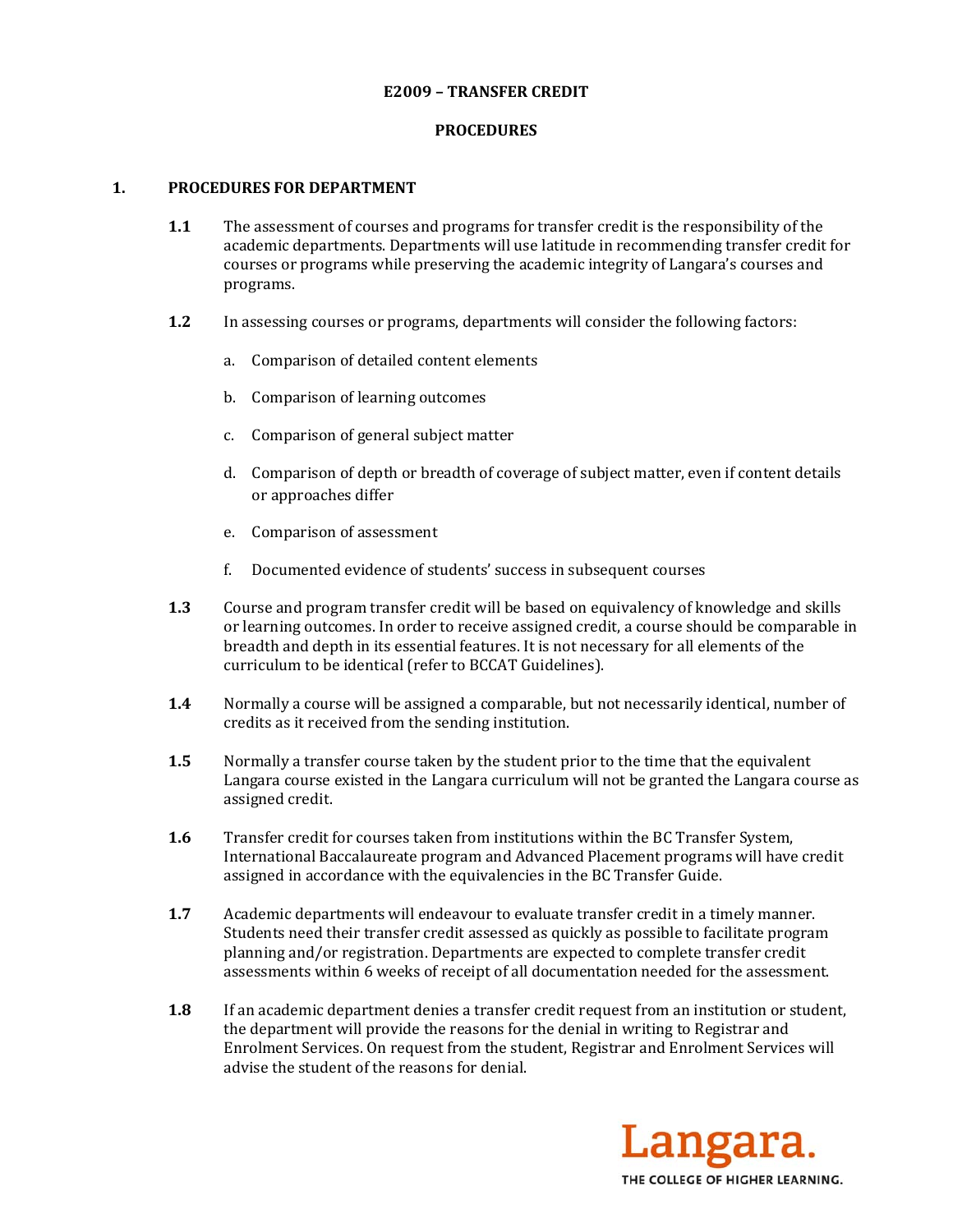## **2. PROCEDURES FOR REGISTRAR AND ENROLMENT SERVICES**

- **2.1** Registrar and Enrolment Services will assist the departments in assessment of transfer credit by confirming that the institution is recognized in its home province or country and by requesting course outlines or other relevant documentation from the student.
- **2.2** Registrar and Enrolment Services will maintain an internal database of courses granted transfer credit and use the decisions already in the database for all future requests for transfer credit. The database includes both formal articulation agreements and internally established precedents
- **2.3** Registrar and Enrolment Services will ensure that the BC Transfer Guide is kept up-to-date with respect to Langara's articulation agreements. Langara's formal articulation agreements with other BC institutions are published in the BC Transfer Guide.
- **2.4** Registrar and Enrolment Services will assign transfer credit for students either on admission or when the student requests it. If the requested course has not been articulated, RES Staff will collect appropriate documentation from the student and forward it to the department for assessment.

# **3. PROCEDURES FOR STUDENTS**

- **3.1** Students applying for transfer credit, over and above any assigned on admission, must submit the following to Registrar and Enrolment Services:
	- a. The fee for transfer credit requests.
	- b. A completed *Transfer Credit Request* form.
	- *c.* An official transcript from the relevant institution, if not previously submitted. Certified translations are required for official transcripts in a language other than English.
	- d. For BC institutions, students must submit course outlines. For institutions outside of British Columbia, students must submit official course outlines or syllabi. If outlines or syllabi are in a language other than English an official English translation must be submitted along with the document in the other language. Course outlines or syllabi must be for the semester and/or year the course was taken.
	- e. Documents submitted become the property of Langara College. Only irreplaceable documents will be returned to the student and only if the student requests return at the time of submission.
	- f. All official documents in another language must be translated into English by one of the following methods:
		- STIBC: http://www.stibc.org/or,
		- MOSAIC BC: http://www.mosaicbc.com/ or,
		- Other translation services recognized and accepted by Langara
- **3.2** To ensure that transfer courses needed as prerequisites are processed in time for registration, students must submit their transfer credit requests and related documents at least eight weeks before the beginning of the semester in which the transfer courses will be needed as prerequisites.